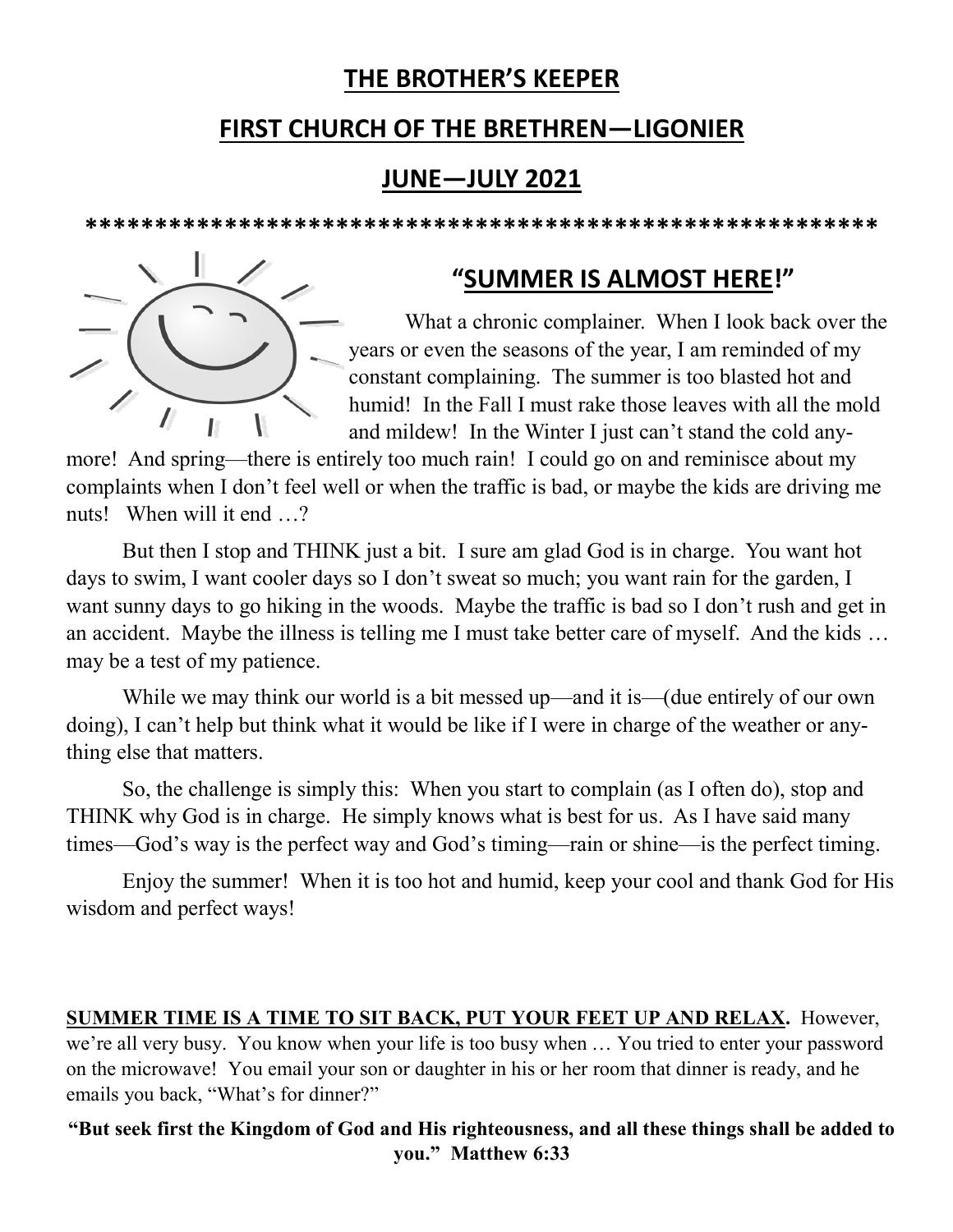# **FIRST CHURCH OF THE BRETHREN \* LIGONIER—CHURCH FAMILY NEWS**



**DR. ERIN BOYD SOISSON** of the Human Development and Family Science Department at Messiah College recently received the 2021 Smith Outstanding Undergraduate Teaching Award in the category for full Professors. In part, she is described by her students as having a clear passion for her teaching, and this is

evident by her up-to-date knowledge of the material, her ongoing research, and her emphasis of hands-on learning. She is the daughter of Carol Boyd and very proud sister of Debbie McInchok. Congratulations Erin and the entire Boyd family!

**CONGRATULATIONS TO JENNA DEEMER**, daughter of Brian and Jeni Deemer, Granddaughter of Barry and Mary Boyd, and Great Granddaughter of Carol Boyd. Jenna was graduated from the Phlebotomy Program at Westmoreland County Community College on May 7. She is employed by Excela Health and the Mellon Foundations.



**CONGRATULATIONS TO CORRINE SMITH**, the daughter of Shad Smith. Corrine was graduated from Westmoreland County Community College with a Degree in Radiology. She is working at Med-Express in Westmont.



**CONGRATULATIONS TO MATTHEW RUMMEL** who was graduated from Ligonier Valley High School. Matthew was involved in many sports, and musical performances. He was a member of the National Honor Society, Student Counsel and involved in many other programs and activities.. In addition to his involvement in High School, Matthew is active in the Christian Ed. Program at our church. He plans to attend college at the University of Hawaii this fall, working on a degree in Political Science and a minor in French.

#### **"THE GRADUATE'S PRAYER"**



"Father, I have knowledge, so will you show me now how to use it wisely and find a way somehow to make the world I live in a little better place, and make life with

its problems a bit easier to face. Grant me faith and courage, and put purpose in my days, and show me how to serve Thee in the most effective ways, so all my education, my knowledge and my skills may find their true fulfillment, as I learn to do Thy Will. And may I ever be aware in everything I do that knowledge comes from learning and wisdom comes from You. Amen."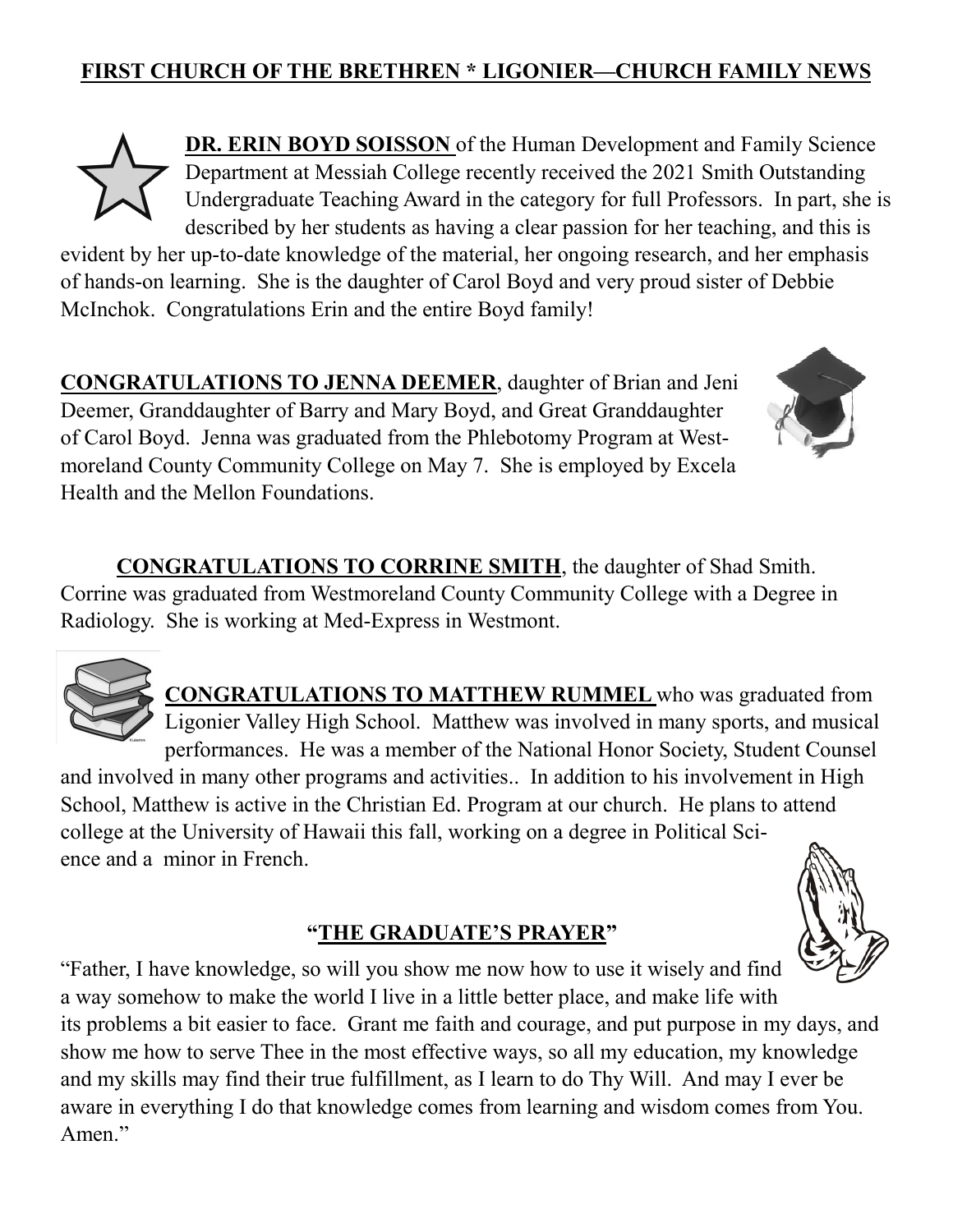

**DATE CHANGE FOR THE MEN'S BREAKFAST IN JUNE -** All men are invited to gather in the church Fellowship Room for breakfast on **Saturday, June 5th at 9:00am** Come and enjoy a delicious breakfast prepared by the men of the Church and hear from a Guest Speaker who will be sharing his testimony. This date change is for June **only**. **NOTE: In July we'll be back to our regular schedule— SECOND SATURDAY OF THE MONTH— THE 10TH—at 9:00am.** 

## **JUST A NOTE: Pastor John and Susan will be on vacation the week of June 7 and will be returning June 14.**



**FATHER'S DAY—SUNDAY, JUNE 20.** The children of the church are very excited to serve lunch on Father's Day, following the Worship Service. They look forward to a large crowd!

# **FATHER'S DAY LUNCH MENU**

**HOT DOGS \* SLOPPY JOES \* POTATO CHIPS \* DESSERT \* DESSERT \* BEVERAGE**

**"A FATHER'S DAY PRAYER"** Last night my little boy confessed to me about some childish

wrong, and kneeling beside me on his knees he prayed with tears 'Dear God, make me a man like Daddy—wise and strong. I know You can.' Then while he slept, I knelt beside his bed, confessed my sins and prayed with low-bowed heart: "O God, make me a child like my child here—pure, open, and trusting Thee with faith sincere."





**HATS OFF TO STACEY AND TRACY** for getting our Webpage up and running. Check it out at **www.ligonierfirstcob.org.** To be effective, the information on the web page must be kept current, so please forward to Stacey any updates, new events, or new activities. In that way, those wanting the latest and greatest information regarding our church and its ministries will be only a click away!

**"You, my brothers and sisters, we're called to be free. But do not use your freedom to indulge the flesh; rather, serve one another humbly in love." (Galatians 5:13)** 

> **As you gather with family and friends thank God for the freedom we have in Him.**

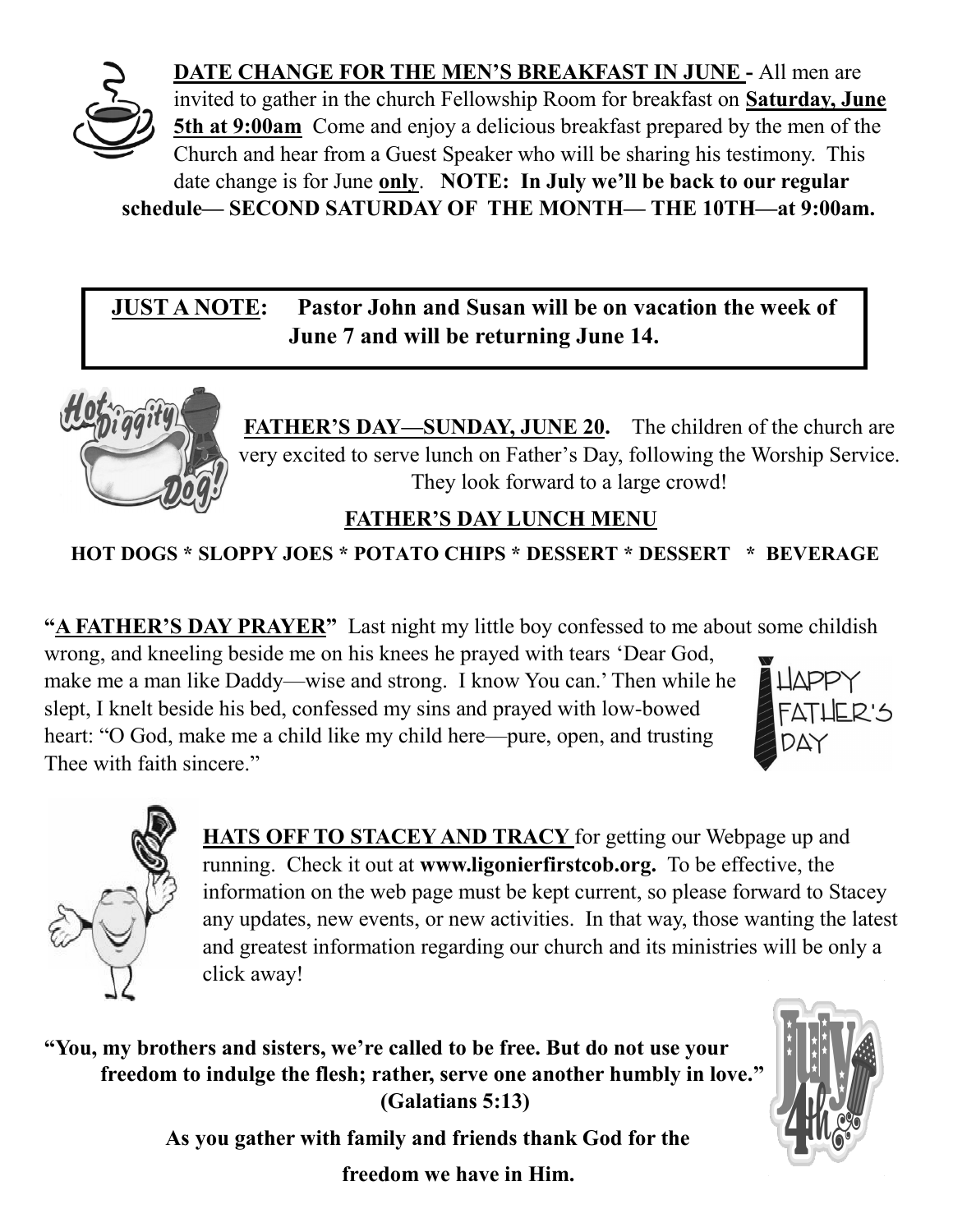

followed by a covered dish luncheon. Also worshiping with us will be the folks from the Roxbury Church of the Brethren (Pastor John's home church). Pastor James Braunns will bring the morning message. Everyone is invited and welcome to attend. Dress casual, and bring the entire family. Let's gather together to worship and praise Lord in his beautiful creation. (You might hear the sounds of God's creation in addition to seeing them! —clucking chickens and mooing cows!!)

**NEWS FROM THE WOMEN'S FELLOWSHIP …** We are still working on getting back to normal as we slowly return to Church. On March 14th we had a meeting after Church to discuss what we want to do for the coming year. **WE WILL NOT HAVE THE CHURCH BAZAAR**  this year, however RADA items are still available. If you're interested in purchasing anything,

please see Pam. \$1,000 was distributed to several organizations, some of which is the Blackburn Center, Sportsman's Ministry, and Heifer Project . We talked about making ham loaves and apple butter. (Be watching for more information on that!) On Sunday, May 2nd, 17 women attended a "Thank You lunch" for the mothers who work so hard for all of the functions throughout the years. Each lady brought an indoor or outdoor plant, which in turn was exchanged. Our next get-together is



**"Christmas In July"** to be held on Sunday, July 25th. The theme is **"Mangers".** This will be held after Church in the social hall under the leadership of Stacey Knupp. Each lady is asked to bring a \$10 gift to exchange. We hope to see you then.

From Cathy McMaster, President

**Children's Sunday School** 



**OUR SUNDAY SCHOOL CLASSROOMS ARE FILLED WITH CHIL-**

**DREN** who come wanting to learn about God, play, spend time together, do crafts, sing songs and have snacks. Many of these children are also in

church and we all get to see their smiling faces during the Children's Story. Stacey does a great job sharing the Word with these little ones and Billy is a big help to her. Special thanks to both for sharing in this special ministry. If you come a little early for church, take a walk through the upstairs and downstairs hallways and "peek" in the Sunday School rooms where the children gather. You'll have no trouble finding which room the children are in—you'll hear their happy, excited voices! **"People were bringing little children to Jesus for Him to place His hands on them, but the disciples rebuked them. When Jesus saw this, He was indignant. He said to them, 'Let the children come to me, and do not hinder them, for the Kingdom of God belongs to such as these." Truly I tell you, anyone who will not receive the Kingdom of God like a little child will never enter it. And He took the children in His arms, placed His hands on them and blessed them." Mark 10:13-16**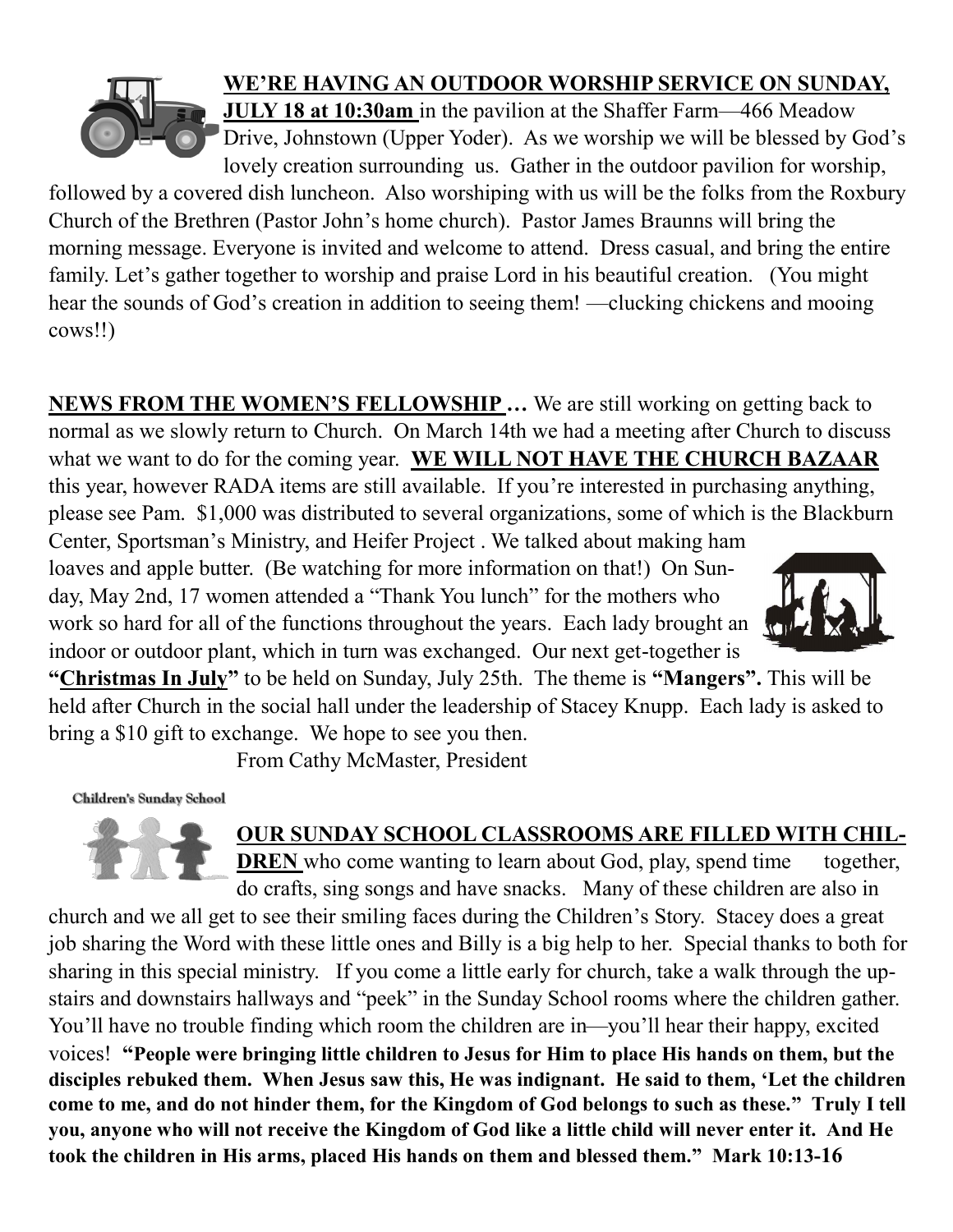**THE WITNESS COMMISSION** has been very busy organizing various outreach projects for our Church. In January we supported "Souper" Bowl month. February was Heifer Project International. One of the outreach projects this year was the "**Lenten Food Offering**". It started February 20th and ended April 3. Two bags were provided per person/family along with a list of 24 items to purchase to fill the bags. Sixteen pairs of bags were given to the local School District for needy families in our community. In March the focus was **"One Great Hour of Sharing"** and April the



**"Emmanuel Children's Home"**. Upcoming special offerings include **Sportsmen's Fellowship Ministries, Valley Youth Network, Camp Harmony, and Kids Care Fund Food 2 Go 4 Kids,** just to name a few. "It is so heart warming to see the generosity and faithfulness of our congregation for our outreach programs. Acts 20:35 tells me of the kind hearts, and that generosity and faithfulness of this congregation which says, "In everything I did, I showed you that by this kind of hard work we must help the weak, remembering the words the Lord Jesus Himself said, 'It is more blessed to give than to receive.'" There is joy in the act of giving when it is done with pure motives."

Debbie McInchok, Chairperson

**\*\*\*\*\*\*\*\*\*\*\*\*\*\*\*\*\*\*\*\*\*\*\*\*\*\*\*\*\*\*\***

**THE SUNSHINE STITCHERS OF THE CHURCH CONTINUE TO MEET** in the Fellowship Room on Thursday morning from 9:30 until noon to work on prayer shawls, cancer caps, dish cloths, baby blankets and baby caps. We open our stitching time with prayer (and we always have coffee, tea, and snacks!). Since January 2021 we have made and donated 26 Prayer Shawls, 13 Fleece Prayer Blankets, 70 Chemo caps, 41 baby caps—plus numerous dish cloths. With each prayer shawl and blanket, a typed prayer is attached. All of the items we make are placed in the Sanctuary for Sunday Morning Worship. If you know of anyone who could use the blessing of a prayer shawl or a cap please let Susan or Connie know. We don't want to stock-pile them—we want to distribute them to those who need a "prayer lift" and the shawl wrapped around the shoulders gives that lift. Thank you to the Church for the use of the Fellowship Room, to the congregation for their support, and the ladies who come each week to share their gifts. Please keep this ministry in your prayers.



**WE'RE GOING TO TRY SOMETHING NEW**. For the Laurel Area Faith In Action organization in Latrobe we're going to "attempt" to make Arm Chair Totes. Making the Arm Chair Totes

is a 20-year-old Advent tradition for the Laurel Area Faith in Action ministry. If you sew and would like to help with this project, please see Susan or any of the stitching ladies. We have a pattern and fabric! "**I have set the Lord continually before me; because He is at my right hand, I will not be shaken." Psalm 16:8**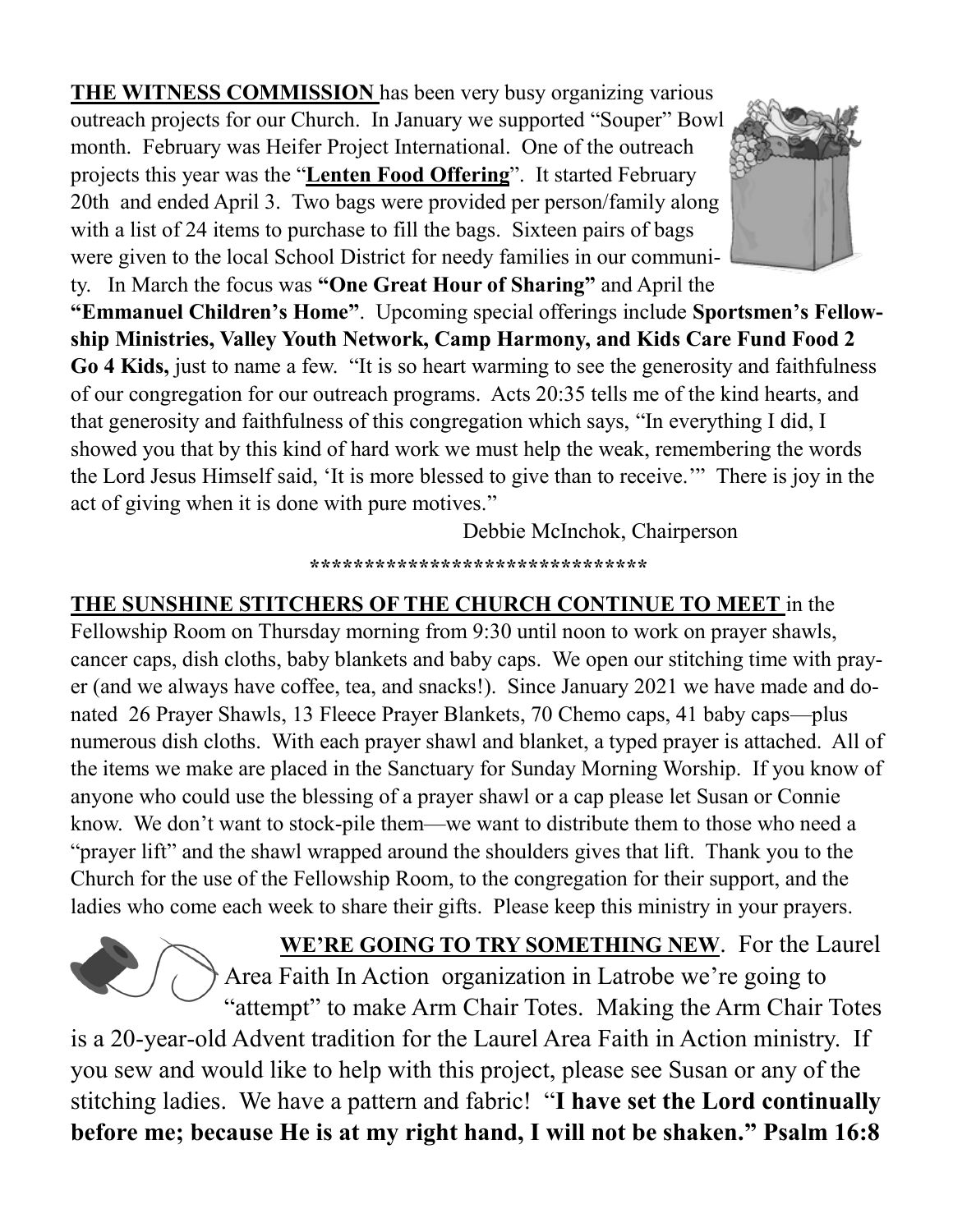

#### **PLEASE PLAN TO JOIN US FOR BIBLE STUDY on Wednesday evenings from 6:30pm—**

**REVELATION** — 7:30pm, as we study the Book of Revelation. The purpose of Revelation is to reveal the full identify of Jesus and to give warning to non-believers and hope to believers. We're taking the Study of Revelation

slowly as we dive into each verse to discuss it and understand it. Revelation is a book of hope, written by John, the beloved Apostle and eyewitness of Jesus. Study sheets are distributed and are helpful in reading, understanding and discussion—and we have great discussion! We started several weeks ago, but it's never too late to join the group. Remember, we're all students trying to learn and understand God's Word. We meet in the Fellowship Room and sit informally around the table. PLUS — There is coffee, cold drinks, and refreshments. (the life bread of the Church of the Brethren!!). Please plan to join us for study, discussion, understanding, and learning. There's always room—none of us are Revelation Scholars AND there are no exams!!

**"Blessed is the one who reads aloud the words of this prophecy,** 

**and blessed are those who hear it and take to heart what is written in it,** 

**because the time is near." Revelation 1:3**

## **SUNDAY SCHOOL—9:30AM**

#### **CLASSES FOR ALL AGES—PRE-SCHOOL THROUGH ELEMENTARY**

**(The children are so excited when they get here)** 

## **AND AN ADULT CLASS**

**(The adults are excited when they get here too!!!)**

**They meet in the Fellowship Room**

**9:30AM — JOIN US!**

**\_\_\_\_\_\_\_\_\_\_\_\_\_\_\_\_\_\_\_\_\_\_\_\_\_\_\_\_\_\_\_\_\_\_\_\_\_\_\_\_\_\_\_\_\_\_\_\_\_\_\_\_\_\_\_\_\_\_\_\_\_\_\_\_\_\_**

**BE WATCHING FOR THE NEW CHURCH DIRECTORY** coming to your mailbox very soon. Right now it's in the "proof-reading" stage, We've tried real hard to get updated information and several folks of the church have been very helpful with that. Something new in the Directory is Birthdays and Anniversaries (that's why they aren't in the Church Newsletter!). We know there will be corrections; we just ask that you let us know what they are and we'll type up a sheet of "corrections". (We hope there aren't too many!!) We want to thank all who helped with the new Directory—making phone calls to check on addresses, phone numbers, birthdates and anniversary dates, proofreading, copying, collating and more.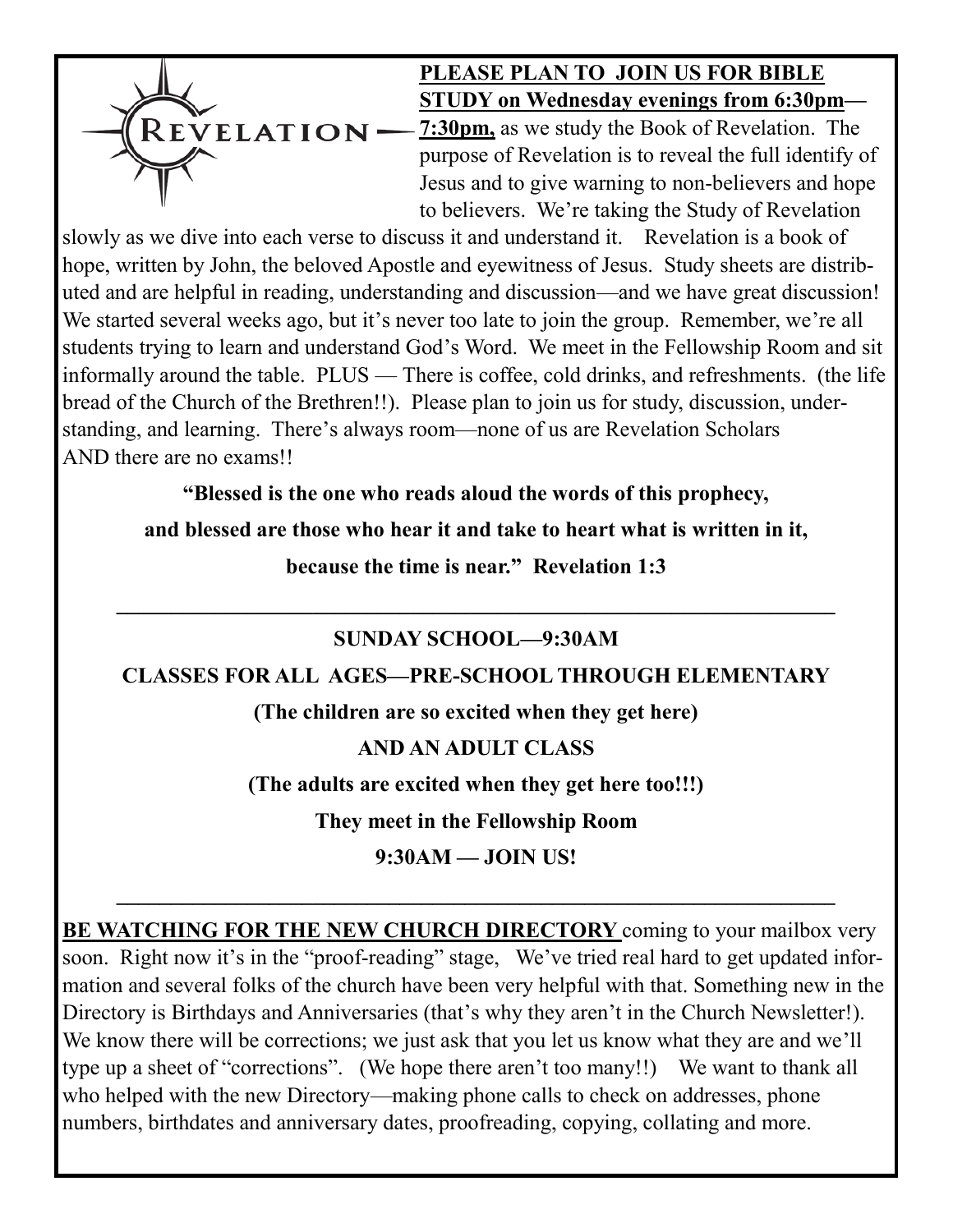

#### **RITA'S CLOSET—A FREE CLOTHING MINISTRY OF THE**

**CHURCH …** Rita's Closet - a free clothing ministry—is open Monday from 10am—6pm—now with extended hours. The Community has well received this free clothing and small items ministry at the First Church of the Brethren. One family came needing clothes for their entire family. All sizes and styles were easy to find from the generous donations received

from the many kind hearted members of the Church and the community. On a normal Monday Rita's Closet sees anywhere from 5—13 people. Currently volunteers including Connie McCoy, Lori Derk, and Jerry Hooper help set-up the rack of clothes and tables in our Fellowship Hall. We are truly thankful for their time and willing spirit . Their help touches those in need and as Darlene says, it touches her heart, as well, every week. Stop by and visit this Ministry on Monday during the hours they're open, and if you would like to make a donation please see Darlene. When you stop in for a visit, stay and have a cup of coffee!

#### **\*\*\*\*\*\*\*\*\*\*\*\*\*\*\*\*\*\*\*\*\*\*\*\*\*\*\*\*\*\*\*\*\*\*\*\*\*\*\*\*\***

**WE HAVE A VERY ACTIVE PRAYER CHAIN** and great prayer warriors! If you have a prayer

request, please call Pastor John. He'll pass the prayer request on right away.

Cell phone: 610-413-1997 \* Home phone: 814-255-7838.

#### **"THE TOUCH OF THE MASTER'S HAND"**

"Twas battered and scarred, and the Auctioneer thought it scarcely worth his while to waste much time on the old violin, but

held it up with a smile. What is your bid, good folks," he cried, "who'll start the bidding for me?" "A dollar, a dollar. Then two! Only two? Two dollars, and who'll make it three?" "Three dollars, once; three dollars, twice; going for three …" But no, from the room, far back, a grey-haired man came forward and picked up the bow; then wiping the dust from the old violin, and tightening the loosened strings, he played a melody pure and sweet, as a caroling angel sings. The music ceased, and the Auctioneer, with a voice that was quiet and low, said, "What am I bid for the old violin?" And he held it up with the bow. "A thousand dollars, and who'll make it two? Two thousand! And who'll make it three? Three thousand, once; three thousand, twice, and going and gone," said he. The people cheered, but some of them cried, "We do not quite understand. What changed its worth? Swift came the reply: "The touch of the Master's hand." And many a man with life out of tune, and battered and scarred with sin, is auctioned cheap to the thoughtless crowd much like the old violin. A "mess of pottage," a glass of wine, a game — and he travels on. He is "going" once, and "going" twice, but the Master comes, and the foolish crowd never can quite understand the worth of a soul and the change that is wrought by the touch of the Master's hand."

By: Myra Brooks Welch / Submitted By: Lois Kinsey